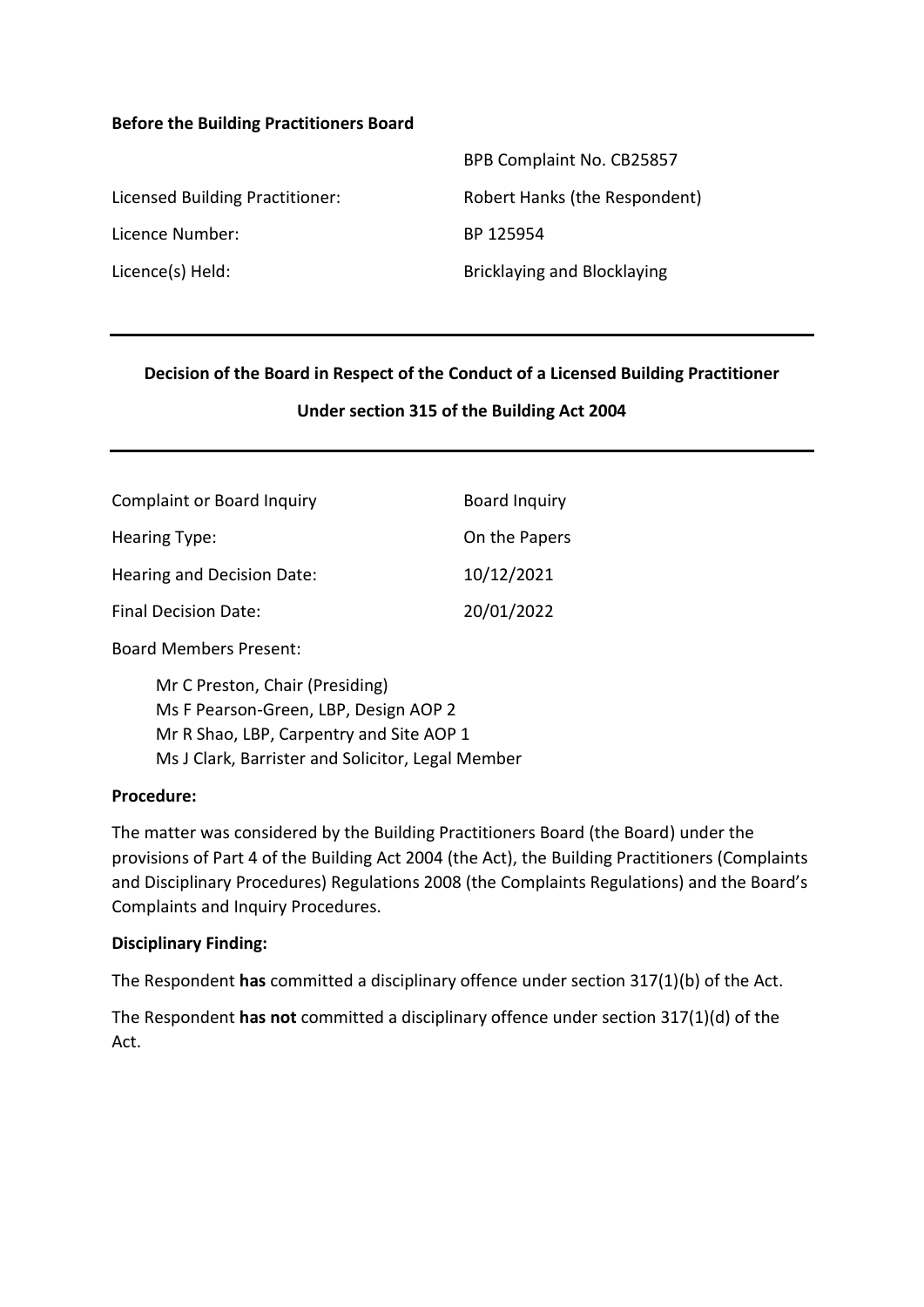### **Contents**

#### <span id="page-1-0"></span>**Summary of the Board's Draft Decision**

- [1] The Respondent has carried out and supervised building work in a negligent manner. He is fined \$1,500 and ordered to pay costs of \$500.
- [2] The Respondent's conduct with regard to the allegation of carrying out or supervising building work not in accordance with the building consent was not established, and the Board makes no disciplinary finding in respect of it.

#### <span id="page-1-1"></span>**The Charges**

- [3] On 10 December 2021, the Board received a Registrar's Report in respect of a Board Inquiry about the conduct of the Respondent.
- [4] Under regulation 22 of the Complaints Regulations, the Board must, on receipt of the Registrar's Report, decide whether to proceed no further with the complaint because regulation 21 of the Complaints Regulations applies.
- [5] Having received the report, the Board decided that regulation 21 did not apply. Under regulation 22 the Board is required to hold a hearing.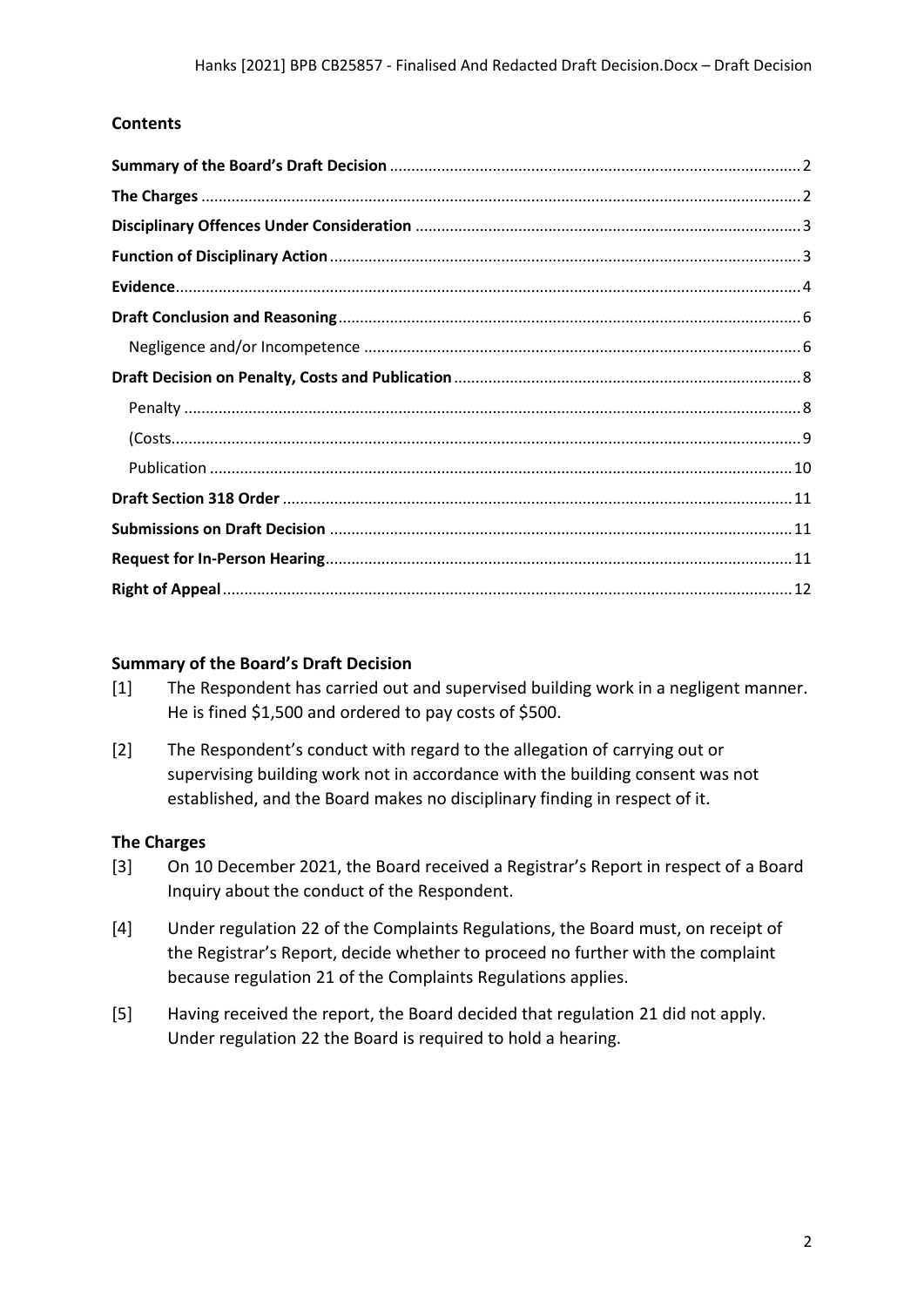- [6] The Board's jurisdiction is that of an inquiry. Board Inquiries are not prosecuted before the Board. Rather, it is for the Board to carry out any further investigation that it considers is necessary prior to it making a decision. In this respect, the Act provides that the Board may regulate its own procedures<sup>1</sup>. It has what is described as a summary jurisdiction in that the Board has a degree of flexibility in how it deals with matters; it retains an inherent jurisdiction beyond that set out in the enabling legislation<sup>2</sup>. As such, it may depart from its normal procedures if it considers doing so would achieve the purposes of the Act, and it is not contrary to the interests of natural justice to do so.
- [7] In this instance, the Board has decided that a formal hearing is not necessary. The Board considers that there is sufficient evidence before it to allow it to make a decision on the papers.
- [8] The Board does, however, note that there may be further evidence in the possession of persons involved in the matter or that the Board may not have interpreted the evidence correctly. To that end, this decision is a draft Board decision. The Respondent will be provided with an opportunity to comment on the Board's draft findings and to present further evidence prior to the Board making a final decision. If the Board directs or the Respondent requests an in-person hearing, then one will be scheduled.

## <span id="page-2-0"></span>**Disciplinary Offences Under Consideration**

- [9] On the basis of the Registrar's Report, the Respondent's conduct that the Board resolved to investigate was that the Respondent may have:
	- (a) carried out or supervised building work or building inspection work in a negligent or incompetent manner (s 317(1)(b) of the Act); and
	- (b) carried out or supervised building work or building inspection work that does not comply with a building consent (s 317(1)(d) of the Act).

# <span id="page-2-1"></span>**Function of Disciplinary Action**

[10] The common understanding of the purpose of professional discipline is to uphold the integrity of the profession. The focus is not punishment, but the protection of the public, the maintenance of public confidence and the enforcement of high standards of propriety and professional conduct. Those purposes were recently reiterated by the Supreme Court of the United Kingdom in *R v Institute of Chartered Accountants*  in England and Wales<sup>3</sup> and in New Zealand in Dentice v Valuers Registration Board<sup>4</sup>.

<sup>1</sup> Clause 27 of Schedule 3

<sup>2</sup> *Castles v Standards Committee No.* [2013] NZHC 2289, *Orlov v National Standards Committee 1* [2013] NZHC 1955

<sup>&</sup>lt;sup>3</sup> R v Institute of Chartered Accountants in England and Wales [2011] UKSC 1, 19 January 2011.

<sup>4</sup> [1992] 1 NZLR 720 at p 724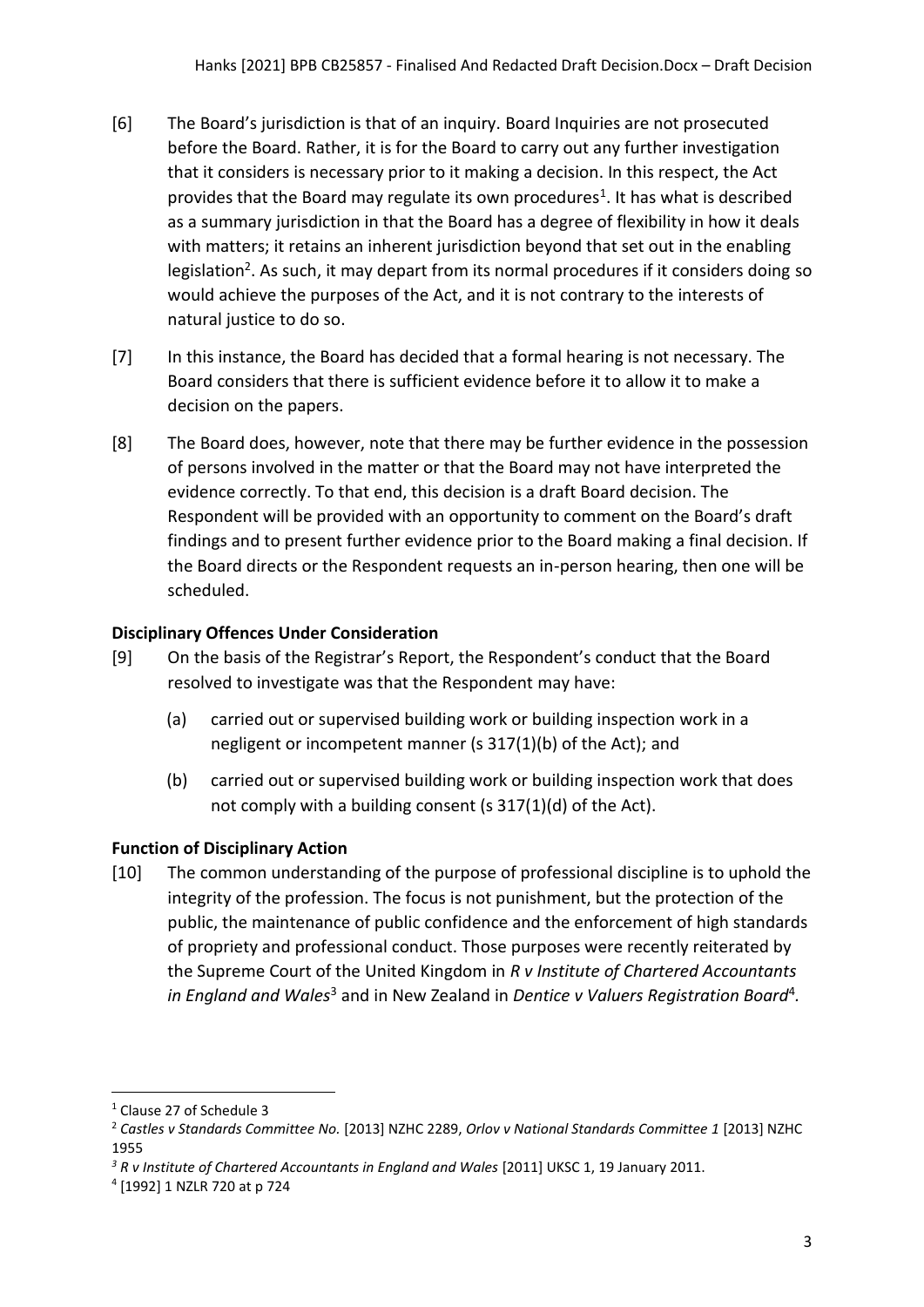[11] Disciplinary action under the Act is not designed to redress issues or disputes between a complainant and a respondent. In *McLanahan and Tan v The New Zealand Registered Architects Board,<sup>5</sup>* Collins J. noted that:

> *"… the disciplinary process does not exist to appease those who are dissatisfied … . The disciplinary process … exists to ensure professional standards are maintained in order to protect clients, the profession and the broader community."*

[12] In a similar vein, the Board's investigation and hearing process is not designed to address every issue that is raised in a complaint or by a complainant. The disciplinary scheme under the Act and Complaint's Regulations focuses on serious conduct that warrants investigation and, if upheld, disciplinary action. Focusing on serious conduct is consistent with decisions made in the New Zealand courts in relation to the conduct of licensed persons<sup>6</sup>:

> *… the statutory test is not met by mere professional incompetence or by deficiencies in the practice of the profession. Something more is required. It includes a deliberate departure from accepted standards or such serious negligence as, although not deliberate, to portray indifference and an abuse.*

- [13] Finally, the Board can only inquire into "the conduct of a licensed building practitioner" with respect to the grounds for discipline set out in section 317 of the Act. Those grounds do not include contractual breaches other than when the conduct reaches the high threshold for consideration under section 317(1)(i) of the Act, which deals with disrepute.
- [14] The above commentary on the limitations of the disciplinary process is important to note as, on the basis of it, the Board's inquiries, and this decision, focus on and deal with the serious conduct complained about.

# <span id="page-3-0"></span>**Evidence**

- [15] The Board must be satisfied on the balance of probabilities that the disciplinary offences alleged have been committed*<sup>7</sup>* . Under section 322 of the Act, the Board has relaxed rules of evidence that allow it to receive evidence that may not be admissible in a court of law.
- [16] On the 31 August 2021 the Board, in considering a complaint relating to another building practitioner (complaint number CB25805), resolved to undertake a Board Inquiry into the Respondent for building work undertaken at [Omitted]. Specifically, the investigation was into the Bricklaying he undertook.
- [17] The documentation that formed part of the original complaint was considered by the Board.

<sup>5</sup> [2016] HZHC 2276 at para 164

<sup>6</sup> *Pillai v Messiter (No 2)* (1989) 16 NSWLR 197 (A) at 200

<sup>7</sup> *Z v Dental Complaints Assessment Committee* [2009] 1 NZLR 1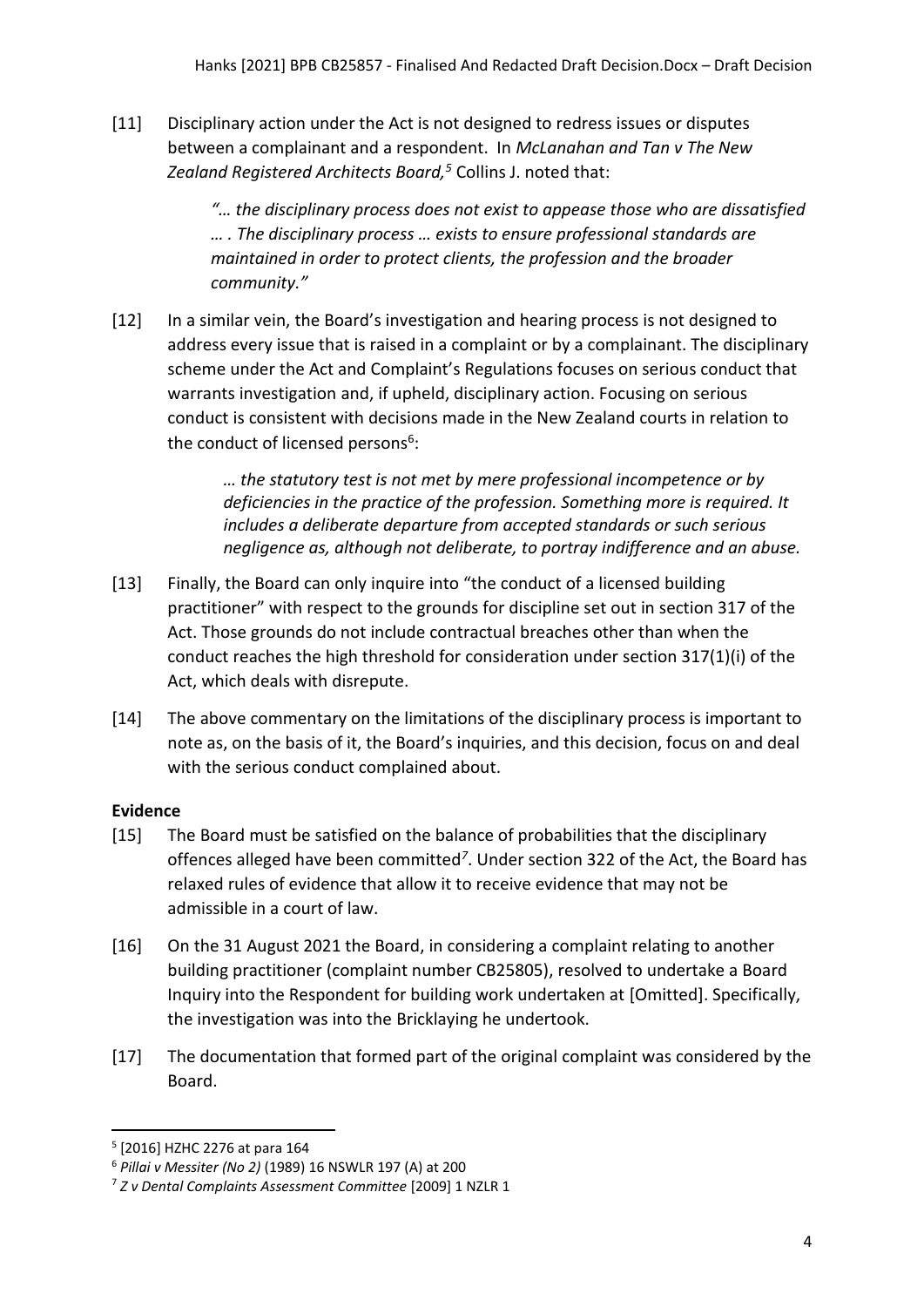- [18] The Board noted that there were two reports reviewing the standard of brick work undertaken by the Respondent done by [Omitted]. [Omitted] is an assessor who belongs to the Brick and Block Laying Federation of New Zealand. The following summary of the issues noted was provided by the Registrar in the original complaint:
	- *(a) Generally the top bed joint is well below industry standards;*
	- *(b) Inconsistencies with a wide variance in bed joints;*
	- *(c) Mortar joints throughout the build have a crumbly appearance and do not appear to meet the industry standards required to ensure that a sufficient mortar to brick bond had been achieved. Limited or no tooling of joint throughout build;*
	- *(d) Inconsistent sizing and location of Weep holes as per NZS4210;2001;*
	- *(e) Weep holes are of various sizes (NZS4210;2001);*
	- *(f) Lack of control joints on long section of wall as per manufacturers specifications; and*
	- *(g) Corner to right of front entrance exceeds vertical tolerances […].*
- [19] The Registrar also summarised the report writer's assessment of the remedial work as follows:
	- *(a) 20mm+ Bed Joints. Bottom bed joint, i.e. first brick course bed joint is at 20mm and in places exceeds to 25mm;*
	- *(b) Mortar joints exceed NZS 4210 2.7.1.3. and vary in sizing on all areas of dwelling;*
	- *(c) […] walls are showing deviation outside of the maximum tolerances in most areas of the veneer;*
	- *(d) Veneer shows relative displacement between masonry courses exceeding maximum tolerances […];*
	- *(e) Lack of vents for windows exceeding 2.4m long as in compliance documents;*
	- *(f) Window to right of front entrance shows veneer exceeding vertical tolerances and resulting in veneer being 64mm to exterior face of brick beyond exterior of window joinery. Window, door jamb detail shows a 10mm cover at back of joinery, i.e., brick 70mm leaving 6mm from face of window joinery;*
	- *(g) Lack of evidence of control joints as shown in Firth Control Joints Specifications with no evidence of control joints for windows exceeding 2m;*
	- *(h) Veneer to the right of window to the right of front door shows bonding of 60mm using these defractions the brick bond should be 75mm which is less than the required bond;*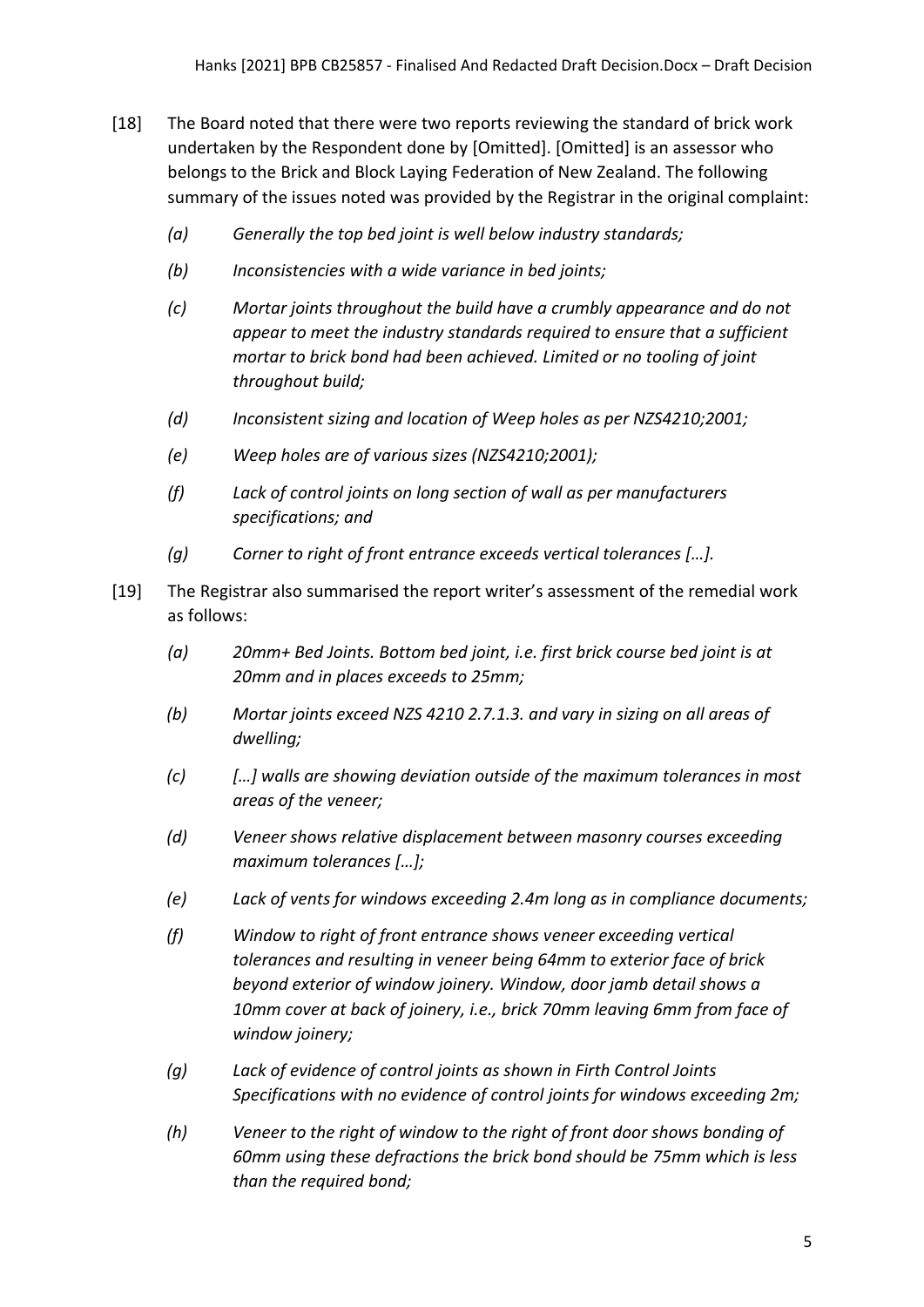- *(i) Bricks have been laid hard into window joinery which is at variance to consented plans which show a 1-2mm gap in window / door jamb detail.*
- [20] In the response to the complaint (dated 4 November 2021) the Respondent accepts that " *the work done on this property was not done to my usual high standard. I was suffering from a back injury at the time and this may have affected the quality of the work done on the site."*
- [21] In regard to work not being done to the building consent the Board could not find evidence that the work the respondent did was not to the consent.

# <span id="page-5-0"></span>**Draft Conclusion and Reasoning**

- [22] The Board has decided that the Respondent **has** carried out or supervised building work or building inspection work in a negligent or incompetent manner (s 317(1)(b) of the Act) and **should** be disciplined
- [23] The Board has decided that the Respondent **has not** carried out or supervised building work or building inspection work that does not comply with a building consent (s  $317(1)(d)$  of the Act).
- [24] The reasons for the Board's decisions follow.

# <span id="page-5-1"></span>Negligence and/or Incompetence

- [25] Negligence is the departure by a licensed building practitioner whilst carrying out or supervising building work from an accepted standard of conduct. It is judged against those of the same class of licence as the person whose conduct is being inquired into. This is described as the Bolam<sup>8</sup> test of negligence which has been adopted by the New Zealand Courts<sup>9</sup>.
- [26] Incompetence is a lack of ability, skill, or knowledge to carry out or supervise building work to an acceptable standard. Beattie put it as "a demonstrated lack of the reasonably expected ability or skill level". In Ali v Kumar and Others,  $10$  it was stated as "an inability to do the job".
- [27] The New Zealand Courts have stated that an assessment of negligence and/or incompetence in a disciplinary context is a two-stage test $^{11}$ . The first is for the Board to consider whether the practitioner has departed from the acceptable standard of conduct of a professional. The second is to consider whether the departure is significant enough to warrant a disciplinary sanction.

<sup>8</sup> *Bolam v Friern Hospital Management Committee* [1957] 1 WLR 582

<sup>9</sup> *Martin v Director of Proceedings* [2010] NZAR 333 (HC), *F v Medical Practitioners Disciplinary Tribunal* [2005] 3 NZLR 774 (CA)

<sup>10</sup> *Ali v Kumar and Others* [2017] NZDC 23582 at [30]

<sup>11</sup> *Martin v Director of Proceedings* [2010] NZAR 333 (HC), *F v Medical Practitioners Disciplinary Tribunal* [2005] 3 NZLR 774 (CA)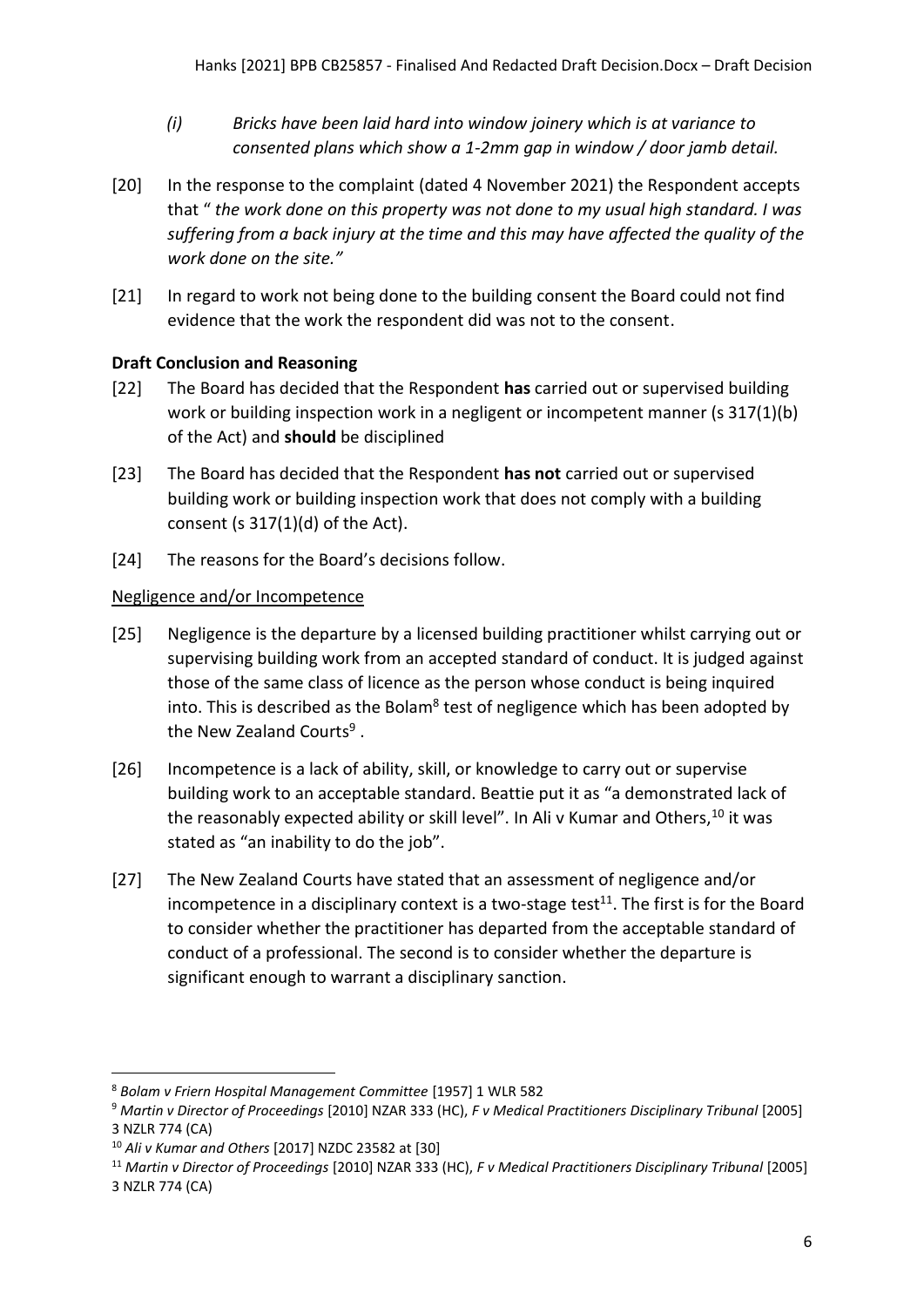- [28] When considering what an acceptable standard is, the Board must have reference to the conduct of other competent and responsible practitioners and the Board's own assessment of what is appropriate conduct, bearing in mind the purpose of the Act.<sup>12</sup> The test is an objective one, and in this respect, it has been noted that the purpose of discipline is the protection of the public by the maintenance of professional standards and that this could not be met if, in every case, the Board was required to take into account subjective considerations relating to the practitioner<sup>13</sup>.
- [29] The Board notes that the purposes of the Act are:

## *3 Purposes*

*This Act has the following purposes:*

- *(a) to provide for the regulation of building work, the establishment of a licensing regime for building practitioners, and the setting of performance standards for buildings to ensure that—*
	- *(i) people who use buildings can do so safely and without endangering their health; and*
	- *(ii) buildings have attributes that contribute appropriately to the health, physical independence, and well-being of the people who use them; and*
	- *(iii) people who use a building can escape from the building if it is on fire; and*
	- *(iv) buildings are designed, constructed, and able to be used in ways that promote sustainable development:*
- *(b) to promote the accountability of owners, designers, builders, and building consent authorities who have responsibilities for ensuring that building work complies with the building code.*
- [30] The Board also notes, as regards acceptable standards, that all building work must comply with the Building Code<sup>14</sup> and be carried out in accordance with a building consent<sup>15</sup>. As such, when considering what is and is not an acceptable standard, the Building Code and any building consent issued must be taken into account.
- [31] Turning to seriousness in *Collie v Nursing Council of New Zealand,<sup>16</sup>* the Court's noted, as regards the threshold for disciplinary matters, that:

<sup>12</sup> *Martin v Director of Proceedings [*2010] NZAR 333 at p.33

<sup>13</sup> *McKenzie v Medical Practitioners Disciplinary Tribunal* [2004] NZAR 47 at p.71

<sup>&</sup>lt;sup>14</sup> Section 17 of the Building Act 2004

<sup>&</sup>lt;sup>15</sup> Section 40(1) of the Building Act 2004

<sup>16</sup> [2001] NZAR 74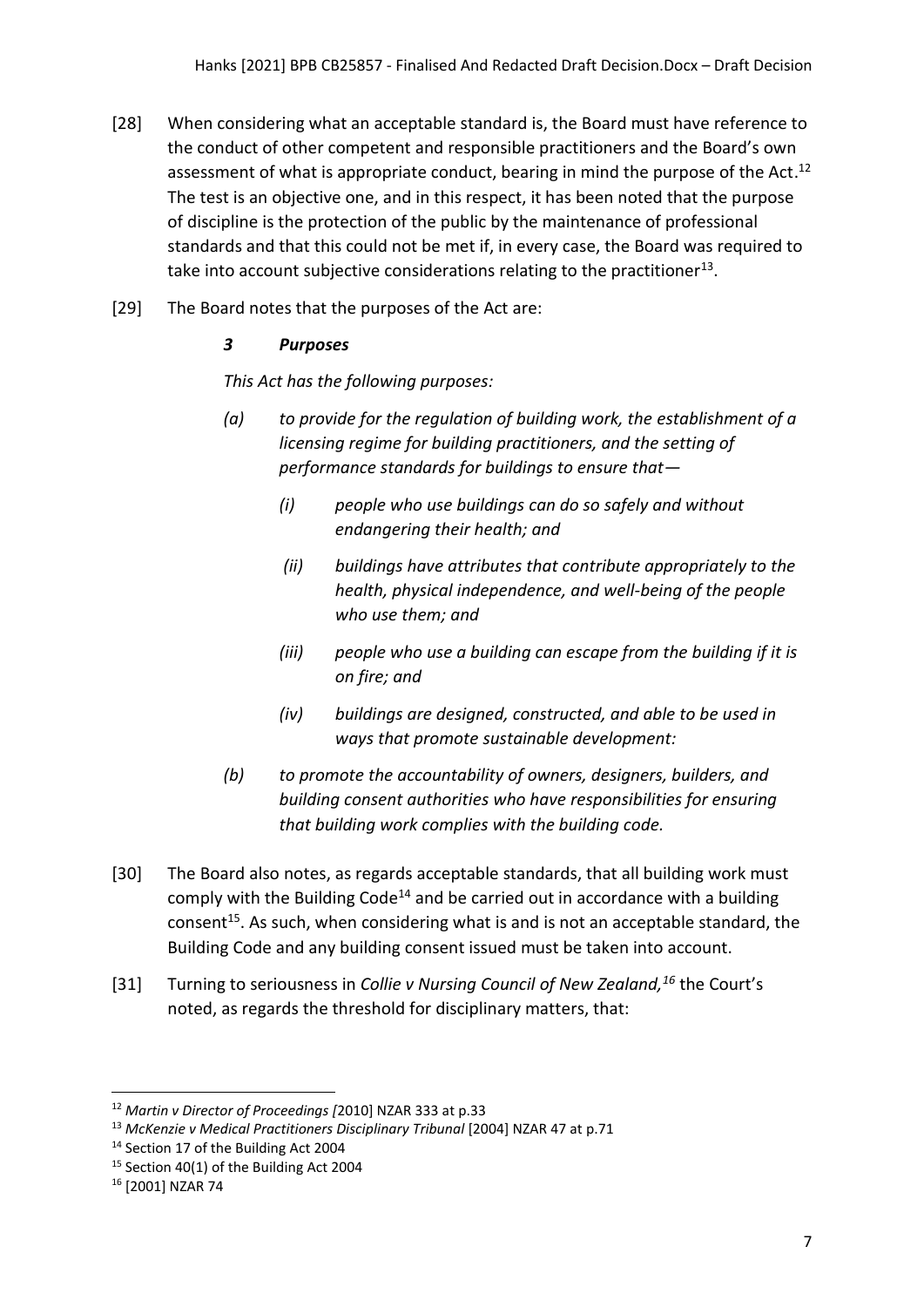*[21] Negligence or malpractice may or may not be sufficient to constitute professional misconduct and the guide must be standards applicable by competent, ethical and responsible practitioners and there must be behaviour which falls seriously short of that which is to be considered acceptable and not mere inadvertent error, oversight or for that matter carelessness.*

- [32] The reports provided by the Assessor clearly showed work that did not meet the required standards expected of a licenced building practitioner and by his own admission the respondent accepted that the work was not done to his usual standard.
- [33] Given the above factors, the Board, which includes persons with extensive experience and expertise in the building industry, considered the Respondent has departed from what the Board considers to be an accepted standard of conduct and that the conduct was sufficiently serious enough to warrant a disciplinary outcome.

# <span id="page-7-0"></span>**Draft Decision on Penalty, Costs and Publication**

- [34] Having found that one or more of the grounds in section 317 applies, the Board must, under section 318 of the Act<sup>i</sup>, consider the appropriate disciplinary penalty, whether the Respondent should be ordered to pay any costs and whether the decision should be published.
- [35] The matter was dealt with on the papers. Included was information relevant to penalty, costs and publication, and the Board has decided to make indicative orders and give the Respondent an opportunity to provide further evidence or submissions relevant to the indicative orders.

# <span id="page-7-1"></span>Penalty

[36] The purpose of professional discipline is to uphold the integrity of the profession; the focus is not punishment but the enforcement of a high standard of propriety and professional conduct. The Board does note, however, that the High Court in *Patel v Complaints Assessment Committee*<sup>17</sup> commented on the role of "punishment" in giving penalty orders stating that punitive orders are, at times, necessary to provide a deterrent and to uphold professional standards. The Court noted:

> *[28] I therefore propose to proceed on the basis that, although the protection of the public is a very important consideration, nevertheless the issues of punishment and deterrence must also be taken into account in selecting the appropriate penalty to be imposed.*

[37] The Board also notes that in *Lochhead v Ministry of Business Innovation and Employment,*<sup>18</sup> the Court noted that whilst the statutory principles of sentencing set out in the Sentencing Act 2002 do not apply to the Building Act, they have the advantage of simplicity and transparency. The Court recommended adopting a

<sup>17</sup> HC Auckland CIV-2007-404-1818, 13 August 2007 at p 27

<sup>18</sup> 3 November 2016, CIV-2016-070-000492, [2016] NZDC 21288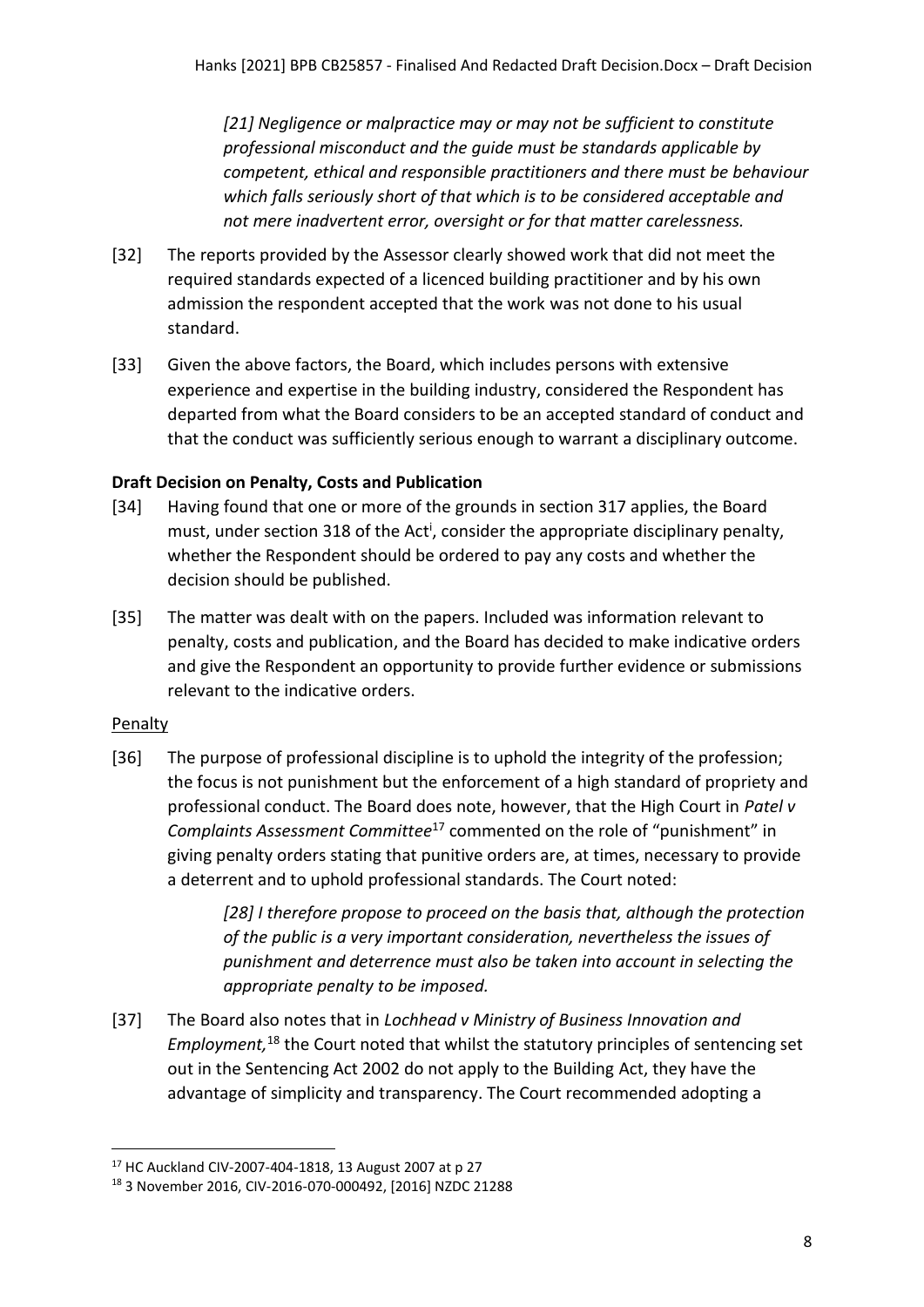starting point for a penalty based on the seriousness of the disciplinary offending prior to considering any aggravating and/or mitigating factors.

[38] The matter was at the lower end of seriousness. The Board considered that a fine was appropriate. It adopted a starting point of \$1,500. It did not consider that there were any mitigating factors that would warrant a reduction. As such, the fine is set at \$1,500.

<span id="page-8-0"></span>(Costs

- [39] Under section 318(4) the Board may require the Respondent "to pay the costs and expenses of, and incidental to, the inquiry by the Board."
- [40] The Respondent should note that the High Court has held that 50% of total reasonable costs should be taken as a starting point in disciplinary proceedings and that the percentage can then be adjusted up or down having regard to the particular circumstances of each case<sup>19</sup>.
- [41] In *Collie v Nursing Council of New Zealand,*<sup>20</sup> where the order for costs in the tribunal was 50% of actual costs and expenses the High Court noted that:

*But for an order for costs made against a practitioner, the profession is left to carry the financial burden of the disciplinary proceedings, and as a matter of policy that is not appropriate.*

[42] In *Kenneth Michael Daniels v Complaints Committee 2 of the Wellington District Law Society*, <sup>21</sup> the High Court noted:

> *[46] All cases referred to in Cooray were medical cases and the Judge was careful to note that the 50 per cent was the general approach that the Medical Council took. We do not accept that if there was any such approach, it is necessarily to be taken in proceedings involving other disciplinary bodies. Much will depend upon the time involved, actual expenses incurred, attitude of the practitioner bearing in mind that whilst the cost of a disciplinary action by a professional body must be something of a burden imposed upon its members, those members should not be expected to bear too large a measure where a practitioner is shown to be guilty of serious misconduct.*

*[47] Costs orders made in proceedings involving law practitioners are not to be determined by any mathematical approach. In some cases 50 per cent will be too high, in others insufficient.*

[43] The Board notes the matter was dealt with on the papers. There has, however, been costs incurred investigating the matter, producing the Registrar's Report and in the Board making its decision. The costs have been less than those that would have been

<sup>19</sup> *Cooray v The Preliminary Proceedings Committee* HC, Wellington, AP23/94, 14 September 1995, *Macdonald v Professional Conduct Committee,* HC, Auckland, CIV 2009-404-1516, 10 July 2009, *Owen v Wynyard* HC, Auckland, CIV-2009-404-005245, 25 February 2010.

<sup>20</sup> [2001] NZAR 74

<sup>21</sup> CIV-2011-485-000227 8 August 2011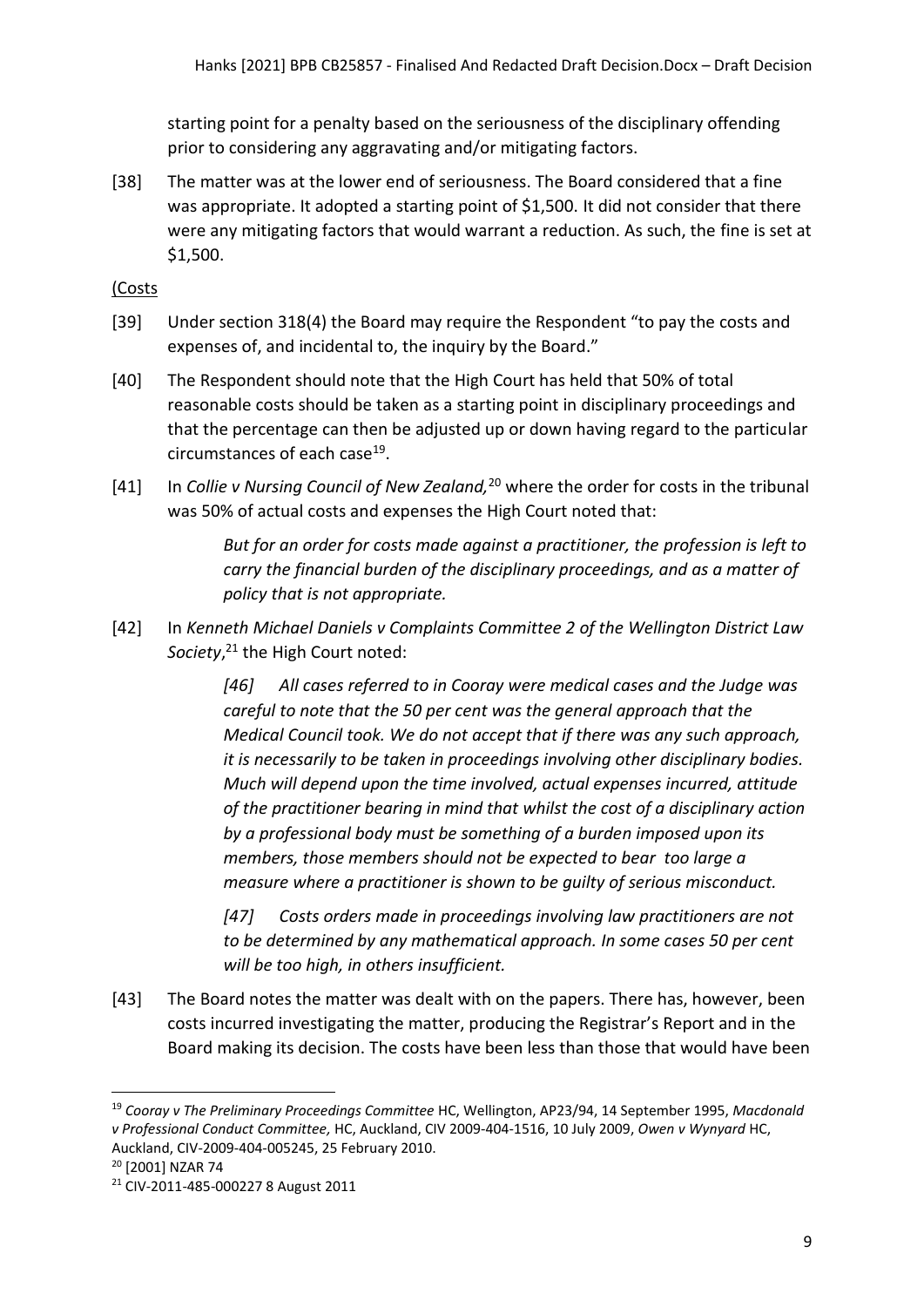incurred had a full hearing been held. As such, the Board will order that costs of \$500 be paid by the Respondent. The Board considers that this is a reasonable sum for the Respondent to pay toward the costs and expenses of, and incidental to, the inquiry by the Board.

# <span id="page-9-0"></span>Publication

[44] As a consequence of its decision, the Respondent's name and the disciplinary outcomes will be recorded in the public register maintained as part of the Licensed Building Practitioners' scheme as is required by the Act<sup>22</sup>. The Board is also able, under section 318(5) of the Act, to order publication over and above the public register:

> *In addition to requiring the Registrar to notify in the register an action taken by the Board under this section, the Board may publicly notify the action in any other way it thinks fit.*

- [45] As a general principle, such further public notification may be required where the Board perceives a need for the public and/or the profession to know of the findings of a disciplinary hearing. This is in addition to the Respondent being named in this decision.
- [46] Within New Zealand, there is a principle of open justice and open reporting which is enshrined in the Bill of Rights Act 1990<sup>23</sup>. The Criminal Procedure Act 2011 sets out grounds for suppression within the criminal jurisdiction<sup>24</sup>. Within the disciplinary hearing jurisdiction, the courts have stated that the provisions in the Criminal Procedure Act do not apply but can be instructive<sup>25</sup>. The High Court provided guidance as to the types of factors to be taken into consideration in *N v Professional Conduct Committee of Medical Council<sup>26</sup> .*
- [47] The courts have also stated that an adverse finding in a disciplinary case usually requires that the name of the practitioner be published in the public interest<sup>27</sup>. It is, however, common practice in disciplinary proceedings to protect the names of other persons involved as naming them does not assist the public interest.
- [48] Based on the above, the Board will not order further publication.

 $26$  ibid

<sup>&</sup>lt;sup>22</sup> Refer sections 298, 299 and 301 of the Act

<sup>&</sup>lt;sup>23</sup> Section 14 of the Act

<sup>&</sup>lt;sup>24</sup> Refer sections 200 and 202 of the Criminal Procedure Act

<sup>25</sup> *N v Professional Conduct Committee of Medical Council* [2014] NZAR 350

<sup>&</sup>lt;sup>27</sup> Kewene v Professional Conduct Committee of the Dental Council [2013] NZAR 1055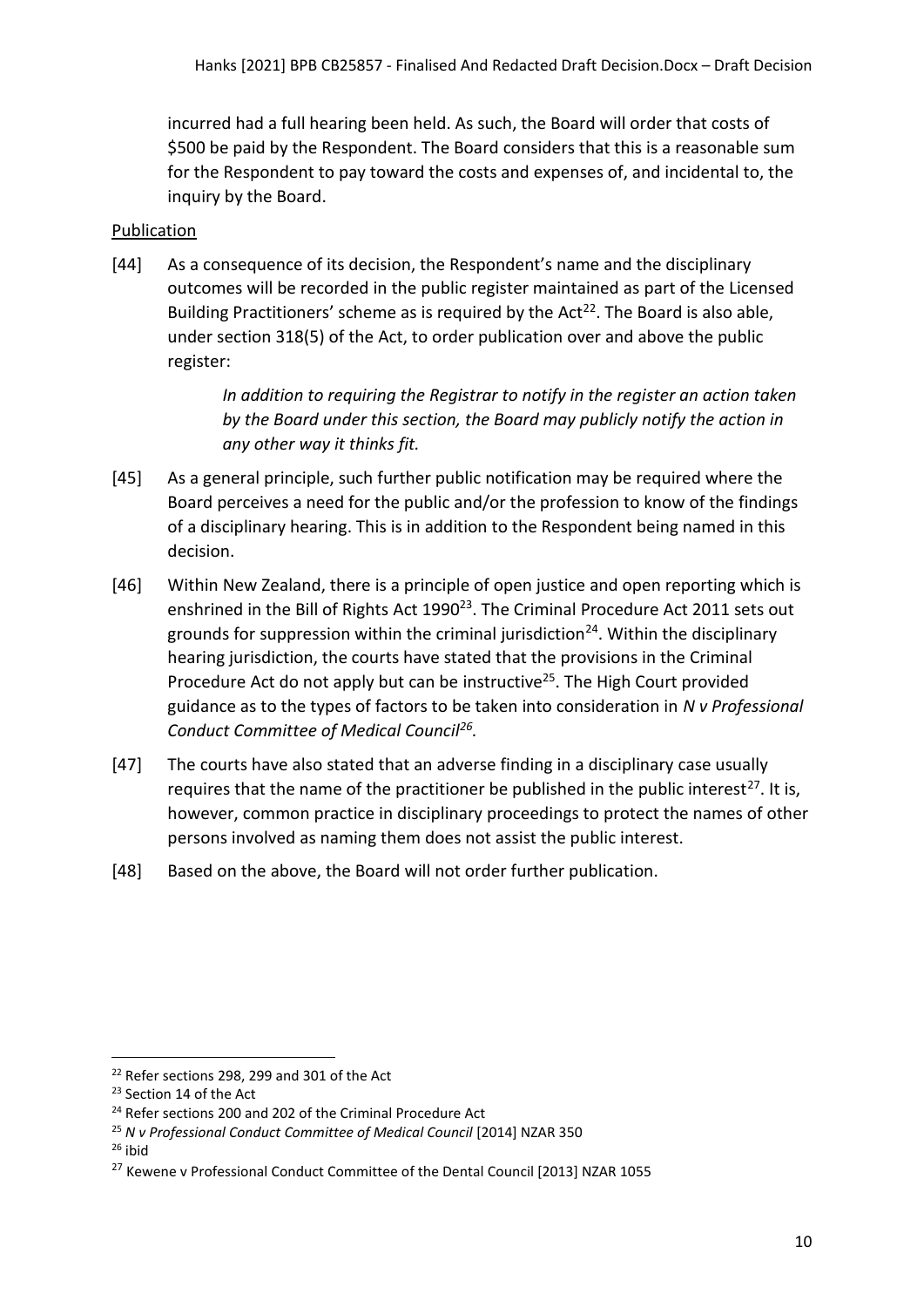### <span id="page-10-0"></span>**Draft Section 318 Order**

- [49] For the reasons set out above, the Board directs that:
	- **Penalty: Pursuant to section 318(1)(f) of the Building Act 2004, the Respondent is ordered to pay a fine of \$1500.**
	- **Costs: Pursuant to section 318(4) of the Act, the Respondent is ordered to pay costs of \$500 (GST included) towards the costs of, and incidental to, the inquiry of the Board.**
	- **Publication: The Registrar shall record the Board's action in the Register of Licensed Building Practitioners in accordance with section 301(l)(iii) of the Act.**

**In terms of section 318(5) of the Act, there will not be action taken to publicly notify the Board's action, except for the note in the Register and the Respondent being named in this decision.**

[50] The Respondent should note that the Board may, under section 319 of the Act, suspend or cancel a licensed building practitioner's licence if fines or costs imposed as a result of disciplinary action are not paid.

### <span id="page-10-1"></span>**Submissions on Draft Decision**

- [51] The Board invites the Respondent to:
	- (a) provide further evidence for the Board to consider; and/or
	- (b) make written submissions on the Board's findings. Submissions may be on the substantive findings and/or on the findings on penalty, costs, and publication.
- [52] Submissions and/or further evidence must be filed with the Board by no later than the close of business on 19 January 2022.
- [53] If submissions are received, then the Board will meet and consider those submissions.
- [54] The Board may, on receipt of any of the material received, give notice that an inperson hearing is required prior to it making a final decision. Alternatively, the Board may proceed to make a final decision which will be issued in writing.
- [55] If no submissions or further evidence is received within the time frame specified, then this decision will become final.

## <span id="page-10-2"></span>**Request for In-Person Hearing**

- [56] If the Respondent, having received and considered the Board's Draft Decision, considers that an in-person hearing is required, then one will be scheduled, and a notice of hearing will be issued.
- [57] A request for an in-person hearing must be made in writing to the Board Officer no later than the close of business on 19 January 2022.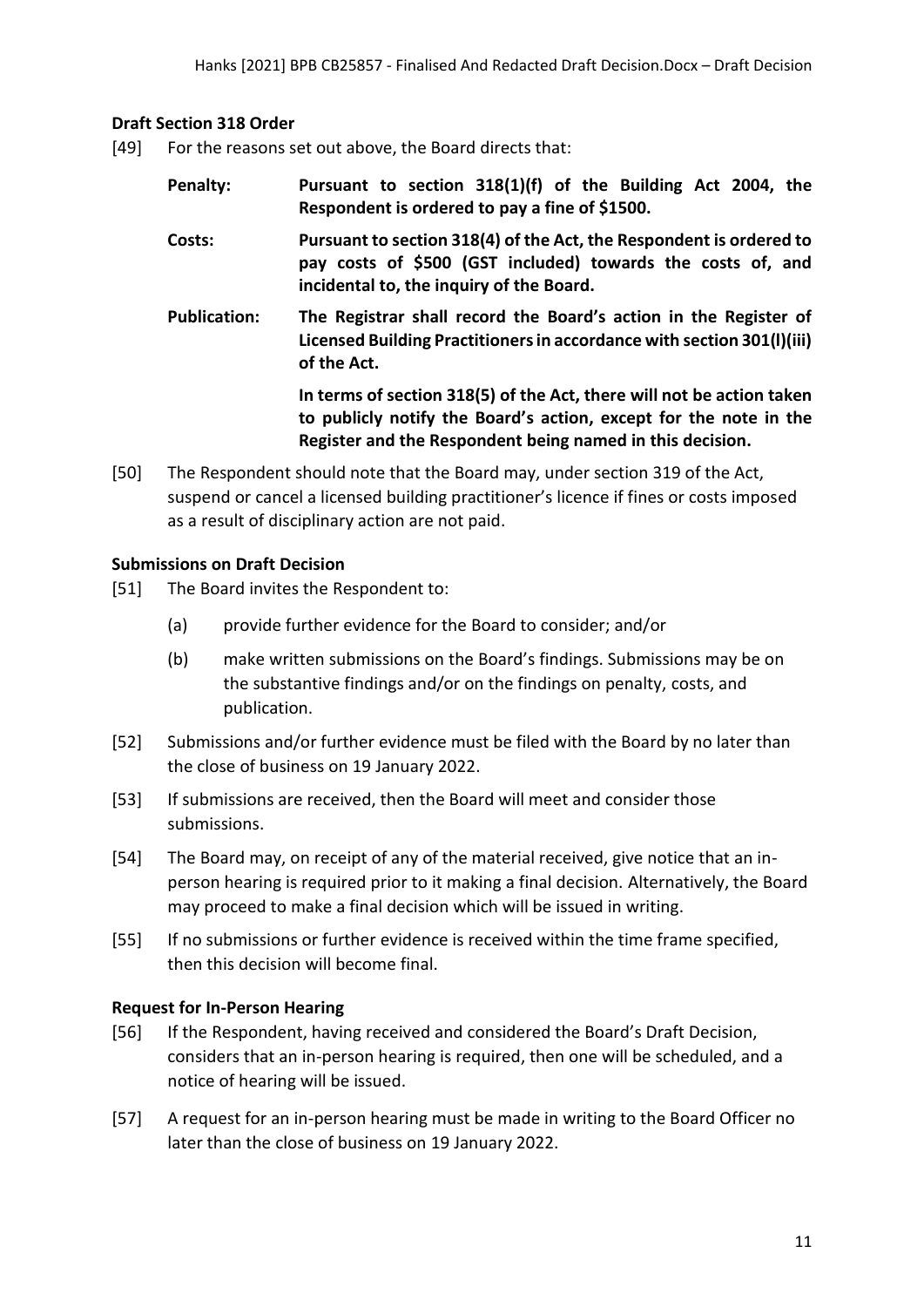[58] If a hearing is requested, this Draft Decision, including the Board's indicative position on penalty, costs, and publication, will be set aside.

## <span id="page-11-0"></span>**Right of Appeal**

[59] The right to appeal Board decisions is provided for in section 330(2) of the Act<sup>ii</sup>.

Signed and dated this 24th day of December 2021.

**Mr C Preston**

Presiding Member

**This decision and the order herein were made final on 20 January 2022 on the basis that no further submissions were received.**

Signed and dated this 4th day of February 2022.

**Mr C Preston**

Presiding Member

## <sup>i</sup> *Section 318 of the Act*

*(1) In any case to which section 317 applies, the Board may*

- *(a) do both of the following things:*
	- *(i) cancel the person's licensing, and direct the Registrar to remove the person's name from the register; and*
	- *(ii) order that the person may not apply to be relicensed before the expiry of a specified period:*
	- *(b) suspend the person's licensing for a period of no more than 12 months or until the person meets specified conditions relating to the licensing (but, in any case, not for a period of more than 12 months) and direct the Registrar to record the suspension in the register:*
	- *(c) restrict the type of building work or building inspection work that the person may carry out or supervise under the person's licensing class or classes and direct the Registrar to record the restriction in the register:*
	- *(d) order that the person be censured:*
	- *(e) order that the person undertake training specified in the order:*
	- *(f) order that the person pay a fine not exceeding \$10,000.*